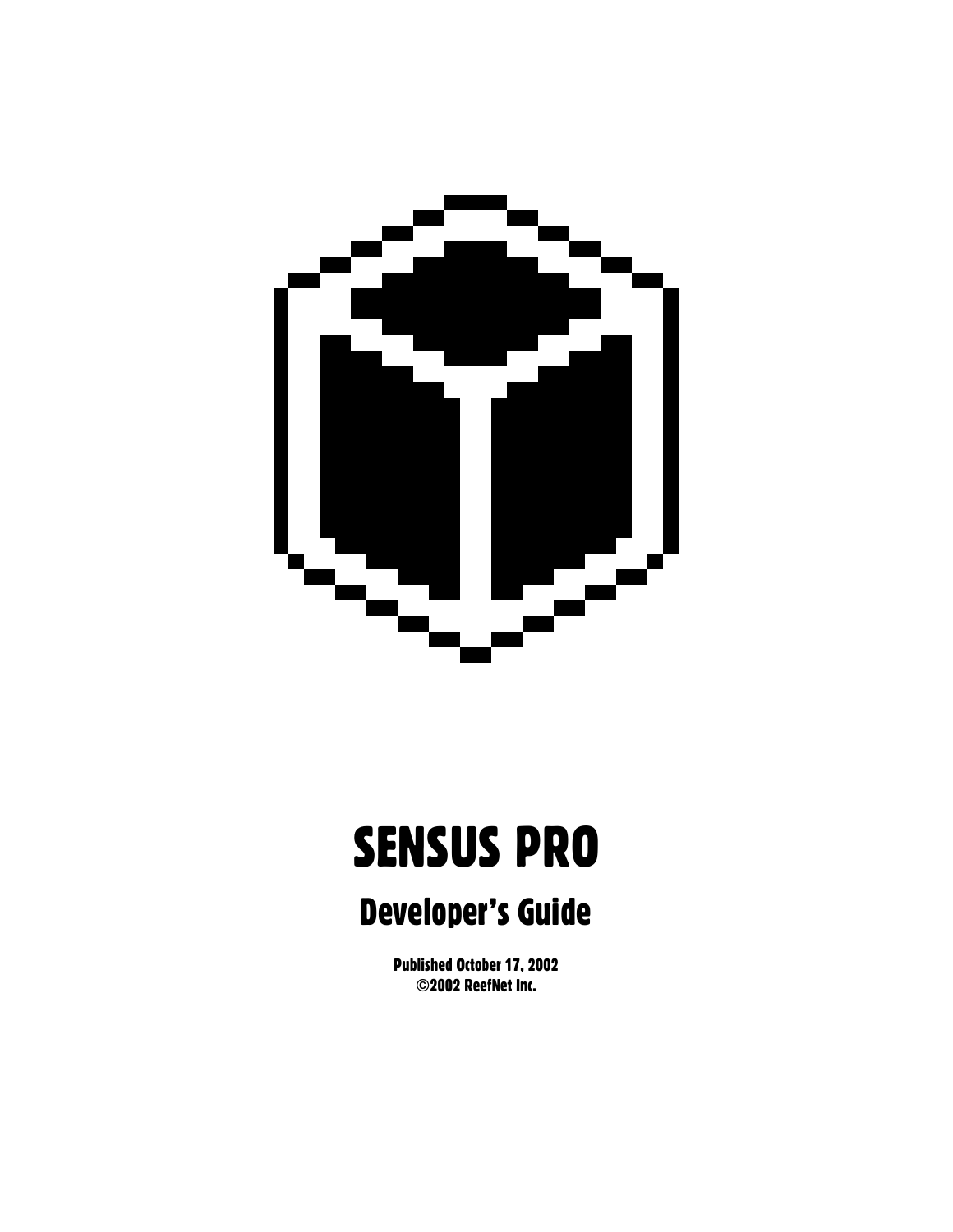# 1.0 Introduction

This document is aimed at software developers who wish to communicate with ReefNet's SENSUS PRO dive data recorder. This device was designed specifically with third-party developers in mind: the communication protocol is extremely clean and simple, and can be implemented on nearly any platform or operating system.

ReefNet encourages all interested parties to read this document and produce unique new software solutions compatible with SENSUS PRO. Feel free to contact us with any questions or comments – we want to help you. When your product is ready, we'd be happy to announce it to all of our users, and will promote it on our web site.

We would like to see as many operating systems and platforms supported as possible!

**NOTE: This document only applies to communication with SENSUS PRO devices. Communication with the original (silver) SENSUS model is done differently. A separate Developer's Guide is available for SENSUS users.** 

### 1.1 Terminology

All references to the *device* refer to a SENSUS PRO recorder connected via the universal cradle to a *host* computer system. The *host* may be any of the following: PC, Mac, Palm handheld, Pocket PC, Unix workstation, etc.

Any host with a standard 9-pin RS232 serial port should be capable of communicating with the device.

# 2.0 Hardware Overview

This section describes the basic operating modes of the device's internal processor, as well as the physical interface between the device and the host.

### 2.1 Modes of Operation

SENSUS PRO is always in one of three basic operating modes. Depending on the mode, its response to outside activity will vary:

| Mode        | <b>Description</b>                                                                                                                                                                                                                    |  |  |  |
|-------------|---------------------------------------------------------------------------------------------------------------------------------------------------------------------------------------------------------------------------------------|--|--|--|
| SLEEP       | The normal operating mode. The processor is in deep<br>hibernation. Once a second, the device wakes to advance<br>the internal clock, check for the presence of a host, and<br>check if the depth indicates that a dive has started.  |  |  |  |
| <b>DIVF</b> | Same as SLEEP, except that after each sample interval,<br>depth and temperature are written to memory. All host<br>communication is suspended in this mode. When the dive is<br>complete, the device returns to SLEEP mode.           |  |  |  |
| WATT        | If host communication is detected during SLEEP, the device<br>fully awakens, transmits its identity to the host, and waits<br>for an instruction. If no instruction is received within 1<br>second, the device returns to SLEEP mode. |  |  |  |

**Table 1 -- Basic operating modes**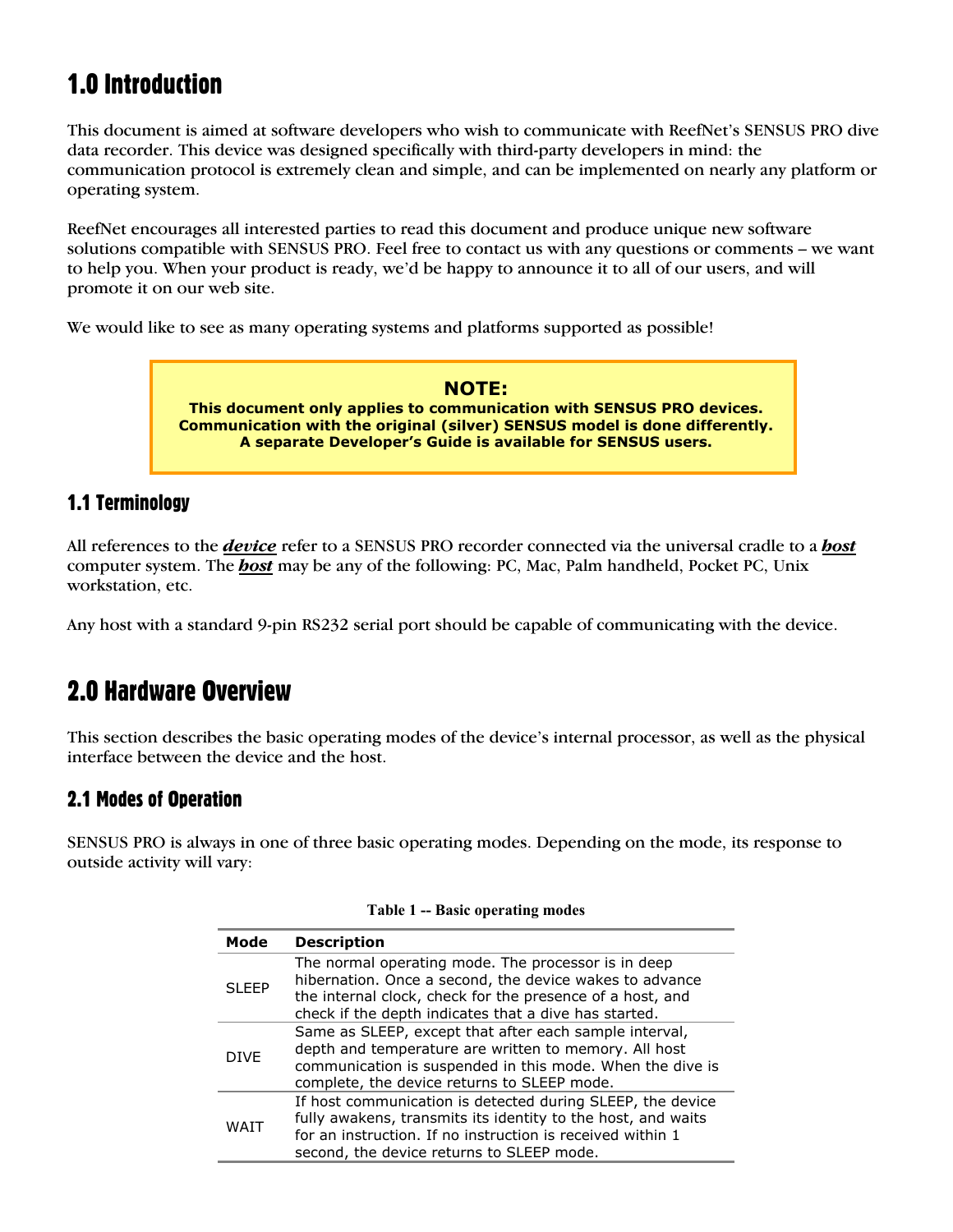# 2.2 Interface

The device connects to any industry-standard 9-pin (DB9) RS-232 serial port. Some hosts do not have such a port, but can still be used with the device if an appropriate adapter is purchased:

- ¾ **PCs or Macs with USB only** require a USB-serial adapter such as the Keyspan High-Speed USB Serial Adapter (USA-19QW)
- ¾ **Handhelds with USB only** require a *serial* **cradle or cable**, or serial port add-on card (ask your PDA manufacturer)
- ¾ **Macs with MiniDIN8 serial port** require a MiniDIN8 to DB9 adapter (*contact ReefNet for details*)

The universal cradle does not contain any electronics. It is simply designed to expose the three serial port connections RX, TX, and GND to the device. The metal contacts on the device mate with those on the cradle to establish the necessary connections.

The contact layout is designed to prevent users from connecting the device backwards. The device has builtin protection against moderate static discharge, and will not be damaged by everyday handling. Nor does shorting between any of its contacts harm it.

For those interested: the cradle's PC/Mac and Palm ports differ as follows:

- ¾ The **PC/Mac port** is meant to connect to a **DTE** (*Data Terminal Equipment*) such as a PC, Mac, Unix workstation, or any other host with a male DB9 serial port.
- ¾ The **Palm port** is meant to connect to a **DCE** (*Data Communication Equipment*) such as a Palm handheld's cradle, or any other host with a female DB9 serial port.

The two cradle ports are wired together with the RX/TX lines swapped between them.

The software interface requires direct access to the serial port being used by the SENSUS PRO device. The only signals used are RX, TX, and GND. No flow control signals are implemented, and these should be disabled by the software interface to prevent erroneous transmissions.

# 3.0 Retrieving Data from a Device

This section defines the serial communication protocol used to send data to- and receive data from SENSUS PRO devices. Only rudimentary knowledge of serial communications and data processing is required.

### 3.1 Serial Port Settings

Communication with the device is done at **19.2 kbps, 8 data bits, No parity, 1 stop bit**.

**NO flow control** is implemented.

### 3.2 Byte Order, Data Types

All data transmitted by the device are Little Endian (Intel style), with the least significant byte(s) first. Three data types are used:

| <b>Type</b> | <b>Description</b>      |
|-------------|-------------------------|
| UInt8       | 8 bit unsigned integer  |
| UInt16      | 16 bit unsigned integer |
| UInt32      | 32 bit unsigned integer |

**Table 2 -- Data Type Definitions**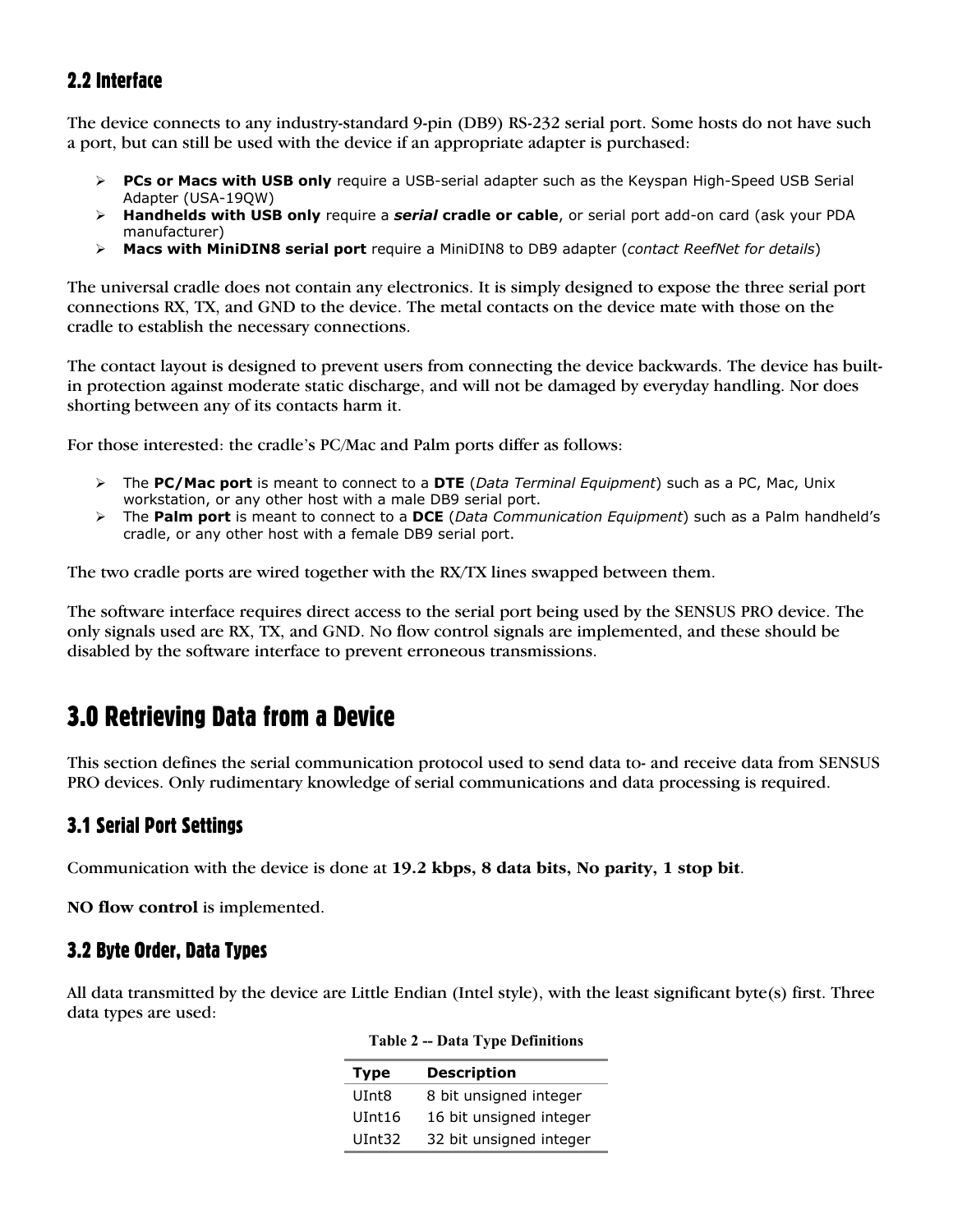### 3.3 Error Detection

After transmitting each block of data, the device transmits a 16-bit CRC to enable your software to detect communication problems.

The CRC used is the standard CRC-CCITT style, with polynomial 0x1021 and initial value 0xFFFF.

If you are unfamiliar with CRC calculation, there are numerous online and offline resources to which you may refer. An excellent tutorial is Ross Williams' "*A Painless Guide to CRC Error Detection Algorithms*", which can be found at:

ftp.adelaide.edu.au/pub/rocksoft/crc\_v3.txt

To verify the operation of your CRC routine (regardless of its source), you should compute the CRC of the following test string:

ReefNet CRC = 0xEF03

### 3.4 Handshaking

Communicating with a SENSUS PRO device begins with the process of awakening it from its normal sleep mode. Once every second, the device briefly checks the condition of the incoming data line. If the line is idle, the device returns to sleep mode. If the line is active, the device remains awake and transmits a *12 byte handshake packet* to the host.

To properly wake a SENSUS PRO device, you must EITHER

- ¾ Assert a BREAK condition on the port
- $\triangleright$  Wait until data begin arriving from the device
- $\triangleright$  Immediately clear the BREAK condition on the port
- $\triangleright$  Read the 12-byte handshake packet

OR (if you cannot assert a BREAK condition)

- $\triangleright$  Transmit a byte (e.g. 0x00) to the device
- $\triangleright$  Check if any data are waiting in the receive buffer
- $\triangleright$  Repeat only until data begin arriving from the device
- $\triangleright$  Read the 12-byte handshake packet

Because the device only probes the incoming data line infrequently, it may take 1-2 seconds for the device to wake up. The handshake packet provides information about the product version, battery level, and other device parameters:

| <b>Offset</b> | <b>Type</b>        | <b>Description</b>     | <b>Notes</b>                  |
|---------------|--------------------|------------------------|-------------------------------|
| 0x00          | UInt <sub>8</sub>  | Product code           | 0x02 for SENSUS PRO           |
| 0x01          | UInt <sub>8</sub>  | Version code<br>Varies |                               |
| 0x02          | UInt <sub>8</sub>  | Battery voltage        | 0 to $255 = 0$ to 5 V scale** |
| 0x03          | UInt8              | Sample interval        | In seconds                    |
| 0x04          | UInt <sub>16</sub> | Device ID              | Imprinted serial number       |
| 0x06          | UInt32             | Current time           | # seconds since power-up      |
| 0x0A          | UInt16             | 16-bit CRC             | For the preceding data        |

#### **Table 3 -- Handshake data packet**

\*\*The battery used is a long-life lithium cell. A full cell is about 3 V, and when drained is about 2.5-2.7 V. The discharge curve is NOT linear…you CANNOT compute a "% battery life remaining" using the above values!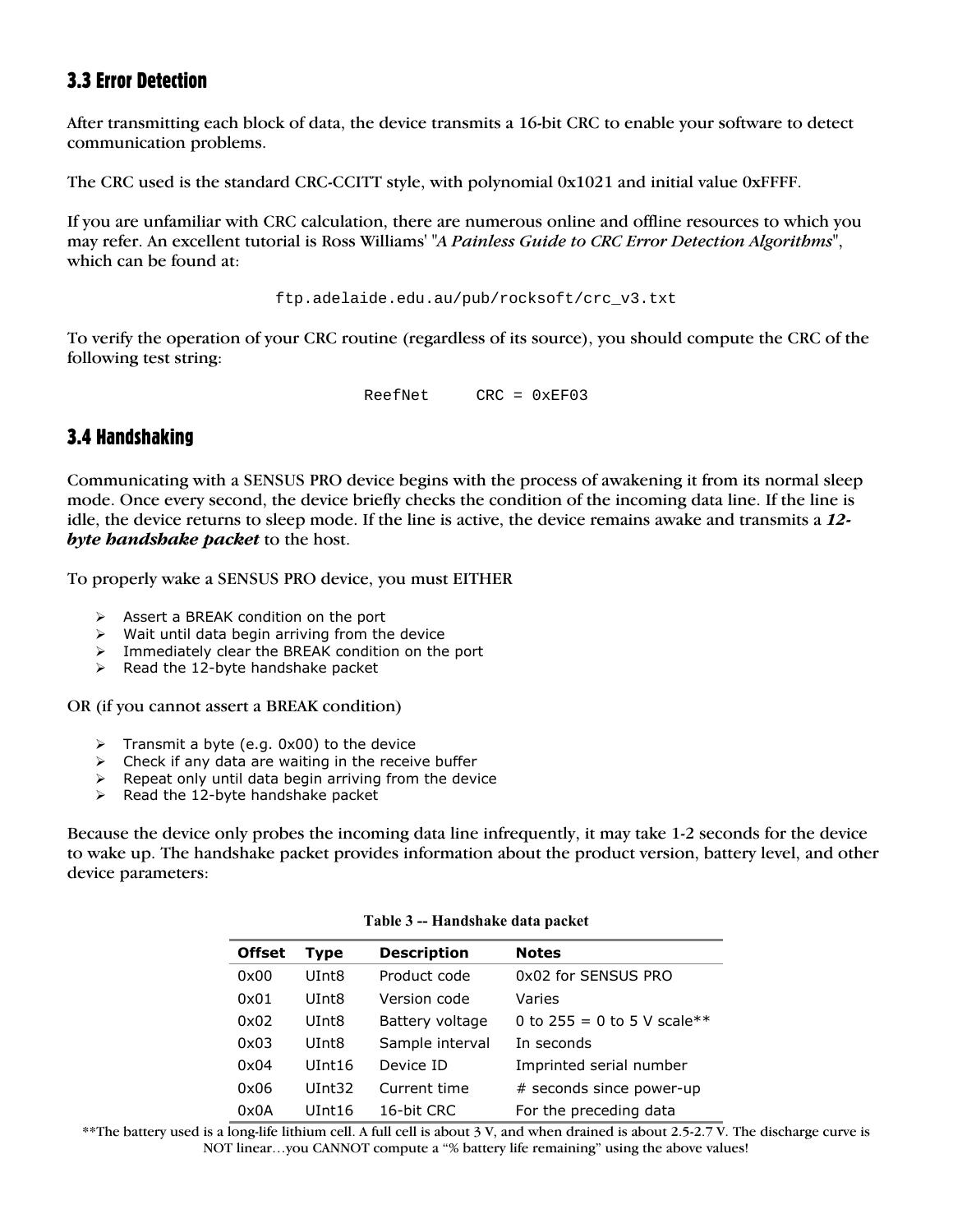After transmitting the handshake packet, the device waits for a *one-byte instruction code* from the host. If an instruction code is sent within 1 second, it is processed. Otherwise the device stops waiting and returns to sleep mode.

# 3.5 Downloading Dive Data

To download the contents of the device flash memory, you must

- $\triangleright$  Wake the device as outlined above
- $\triangleright$  Wait at least 10 ms after the last handshake byte is received
- ¾ **Send the instruction code 0xB4 (DUMP) to the device**
- ¾ Collect **56322 bytes** from the device

Transmission of the data takes just over 30 seconds, after which the device returns to sleep mode. The data consist of

56320 byte dive data block + 16-bit CRC

Use the CRC to detect any transmission errors that might have occurred.

The dive data block is ordered from oldest dive to newest dive. Each dive has the following structure:

| <b>Offset</b> | <b>Type</b> | <b>Description</b>                                       | <b>Notes</b>                               |  |  |
|---------------|-------------|----------------------------------------------------------|--------------------------------------------|--|--|
| 0x0000        | UInt32      | Dive start                                               | 0x00000000                                 |  |  |
| 0x0004        | UInt16      | Interval (in seconds) between samples<br>Sample interval |                                            |  |  |
| 0x0006        | UInt32      | Timestamp                                                | Dive start time, in seconds since power-up |  |  |
| 0x000A        | UInt16      | Sample $#1$<br>See Figure XXXXXX for structure           |                                            |  |  |
| 0x000C        | UInt16      | Sample #2                                                | See Figure XXXXXX for structure            |  |  |
| $\cdots$      | $\cdots$    | $\cdots$                                                 | $\cdots$                                   |  |  |
| $\cdots$      | $\cdots$    | $\cdots$                                                 | $\cdots$                                   |  |  |
| <b>OxNNNN</b> | UInt16      | Dive end                                                 | $0x$ FFFF                                  |  |  |

**Table 4 -- Structure of a single dive** 

|  |  | Figure 1 -- Sample point structure (UInt16) |  |
|--|--|---------------------------------------------|--|
|--|--|---------------------------------------------|--|

| Temperature (7 bits) in degrees F |  |  |  | Depth |  |  | (9 bits) in feet of seawater, absolute (fswa) |  |
|-----------------------------------|--|--|--|-------|--|--|-----------------------------------------------|--|

Note that there may be what appears to be 'garbage' before the first complete dive in the data block. It represents the tail of an old dive being pushed out of memory.

To tabulate the dives in the dive data block:

- 1) Start at the beginning of the block
- 2) Advance one byte at a time until you find a dive start flag (UInt32, 0x00000000)
- 3) Read the sample interval and timestamp
- 4) Read one sample at a time until you reach the dive end flag (UInt16, 0xFFFF)
- 5) **Repeat steps 2 4** until you reach the end of the dive data block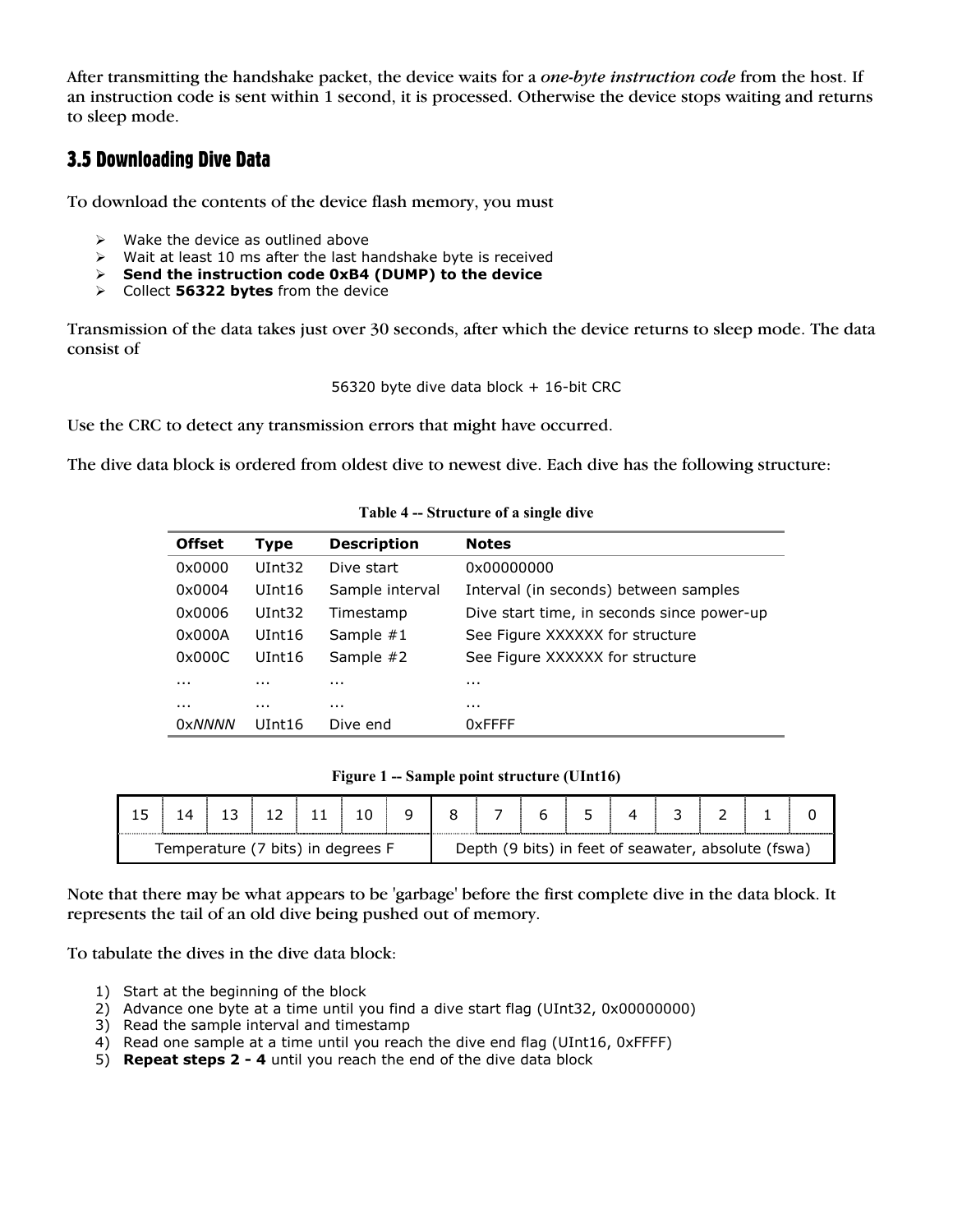### 3.6 Programming the Sampling Interval

SENSUS PRO devices can be programmed to sample depth and temperature at any interval between 1 second and 127 seconds. Storage capacity is inversely proportional to sampling interval:

| <b>Interval</b> | Capacity               |
|-----------------|------------------------|
| 10 seconds      | 100 hours              |
| 1 second        | 10 hours               |
| 2 second        | 20 hours               |
| 127 seconds     | 1270 hours (53 DAYS!!) |

#### **Table 5 -- Examples of sampling interval vs. capacity**

To change the sampling interval of a device, you must

- $\triangleright$  Wake the device as outlined above
- $\triangleright$  Wait at least 10 ms after the last handshake byte is received
- ¾ **Send the instruction code 0xB5 (INTERVAL) to the device**
- ¾ Wait at least 10 ms
- ¾ **Send the new sampling interval as a single byte (e.g. 0x0A = 10 sec)**

The new sampling interval will immediately be stored, after which the device returns to sleep mode. You may verify that the interval was programmed correctly by subsequently waking the device and observing the sample interval in the handshake packet.

# 4.0 Frequently Asked Questions

#### *Can my software damage the device by accident?*

NO. As long as the device is connected to a standard serial port, nothing that your software sends to the port can cause damage. Unlike other dive computers, you can't accidentally reprogram or erase the firmware stored in the flash memory.

#### *How do I figure out when a dive started?*

The device contains a very accurate crystal clock that simply counts the number of seconds since the battery was installed and the processor powered-up.

When a dive starts, the internal clock value is stamped in the dive header. When you receive the handshake packet from the device, it includes the *current* clock value.

Hence you can compute the time that has elapsed since the dive occurred:

The dive occurred (handshake clock – dive header clock) seconds ago.

On your host machine, note the time at which the handshake was received. This establishes a reference between the real world time (host) and the device clock. Then simply count the current host date/time backward by the above number of seconds, and you have the true dive start date/time.

Though this may seem confusing, it is actually very simple, and quite clever. This method of timekeeping means that the internal clock in the device never needs to be 'set' to the proper time. It simply relies on your host clock. The catch? YOUR HOST CLOCK MUST BE CORRECT.